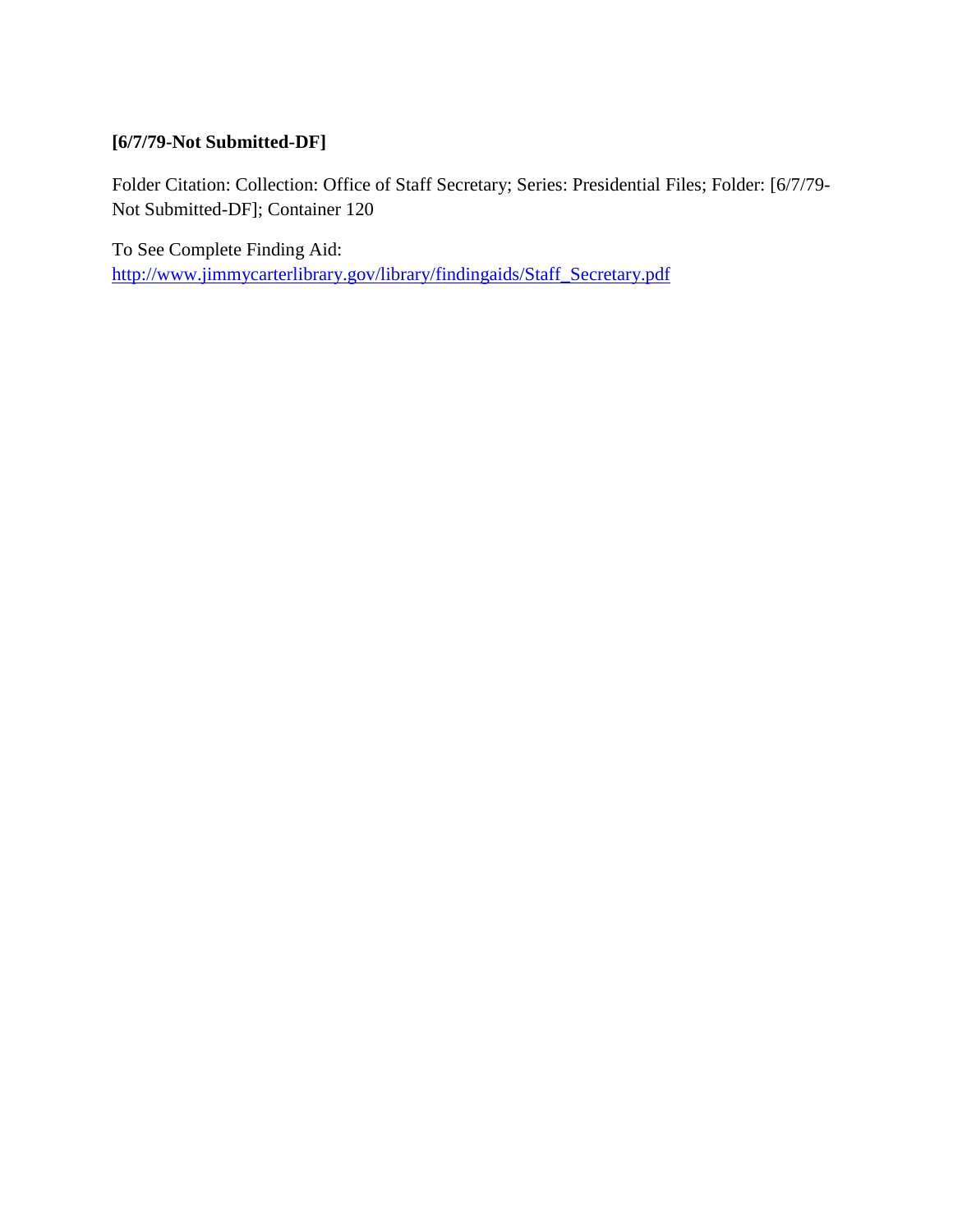## THE WHITE HOUSE

WASHINGTON

June 7, 1979

MEMORANDUM FOR:

 $FROM:$ 

THE PRESIDENT

STU EIZENSTAT 71

SUBJECT:

Kahn Memo Re Anti-Inflation Initiatives

My comments on each issue are as follows:

1) The policy statement on no new hospitals in overbedded areas should not be issued now and the decision memorandum Fred mentions circulating should be circulated only if HEW and Frank's staff believe that if it is leaked it will not adversely affect hospital cost containment.

The directive to limit Medicare and Medicaid 2) payments to hospitals and the policy statement concerning construction of federal hospitals is extremely sensitive politically. We should not go forward with it until we are certain that it will not jeopardize passage of the Hospital Cost Containment Act. I am concerned it would do so.

 $3)$ The proposed letter to the Governors seems fine, so long as it is coordinated, as Fred suggests, with our national health plan proposal.

4-6) These items are worthwhile and important, are already going forward and will be part of your national health plan package.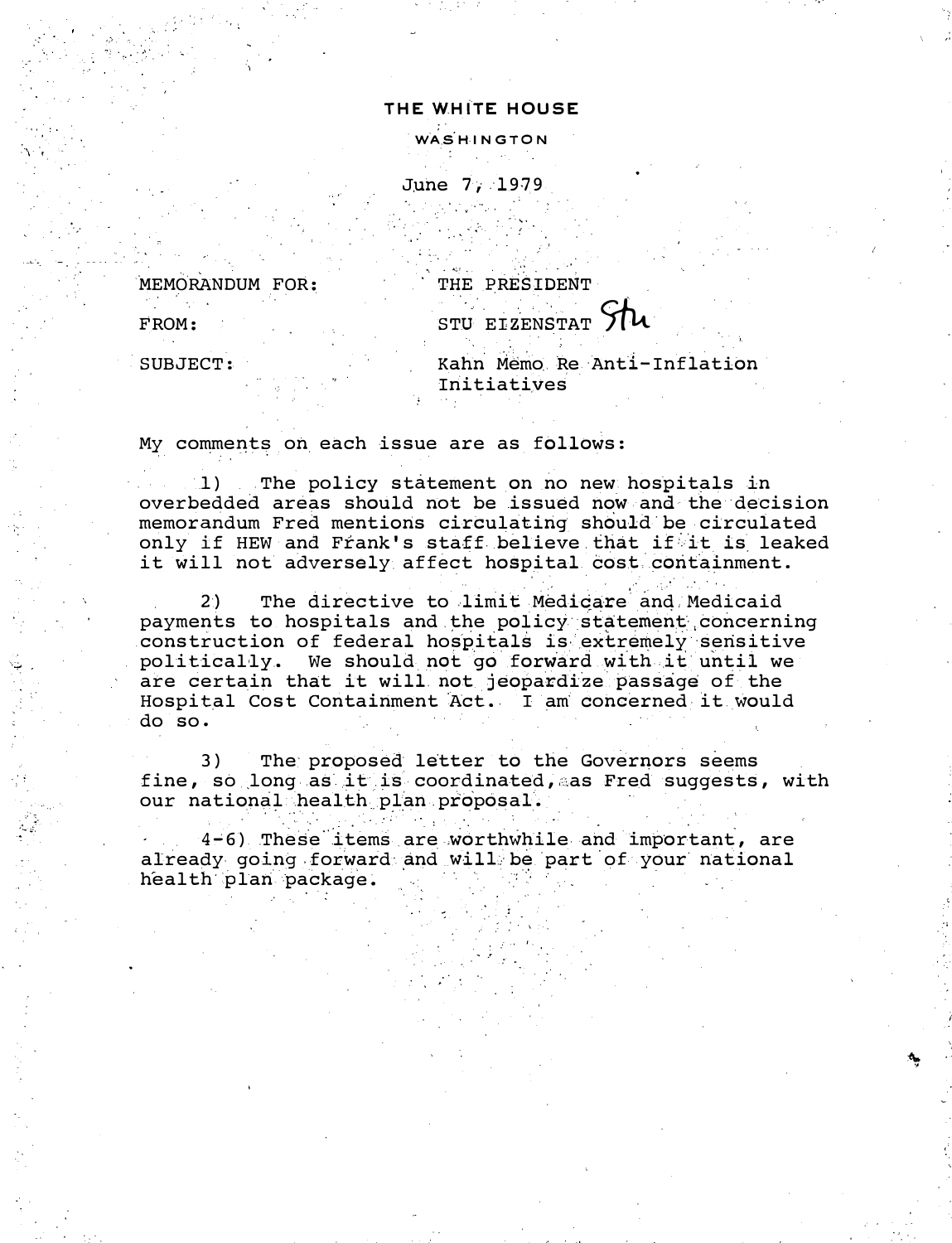THE WHITE HOUSE **WASHINGTON**  $6/7/79$ TO. For Your Information: For Appropriate Handling: Rob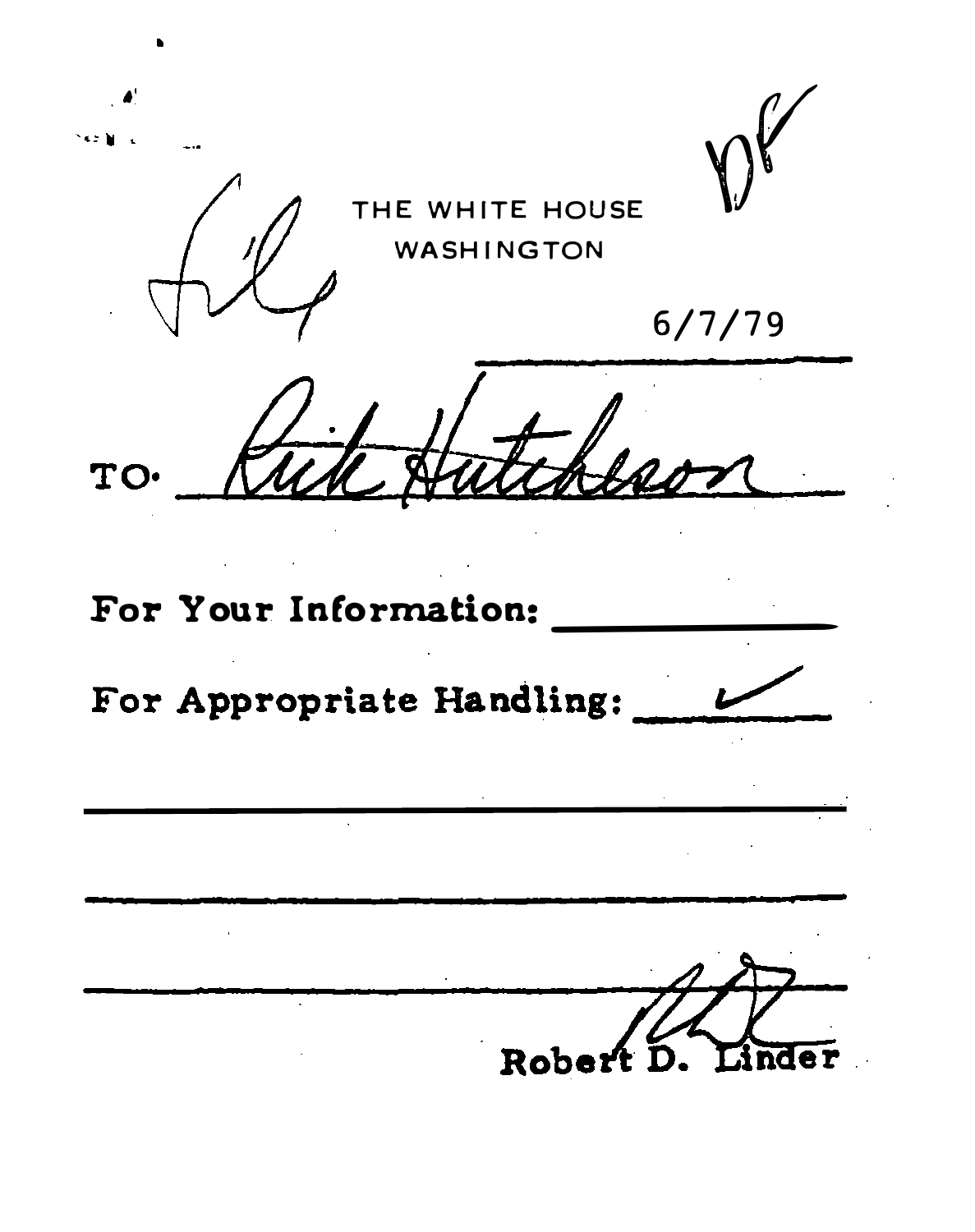## PRESIDENT'S COMMISSION ON WHITE HOUSE FELLOWSHIPS

THE WHITE HOUSE

June 4, 1979

Dear Mr. President:

... , . �

> Your coming over to the Roosevelt Room to greet the newly named Fellows was most gracious and is deeply appreciated by your Commission, the current, and the new Fellows. Your high regard for John Gardner is shared by all of us, and we appreciate your kind remarks about him and the program.

It was a special pleasure to have Mrs. Carter with us. Your encouragement of Cabinet support has been very effective, and we are being pursued by the Cabinet members for Fellows to be assigned to them. Thanks for your warm personal support.

Sincerely.  $W.$  Landis Jones

Director

The President The White House Washington, D.C. 20500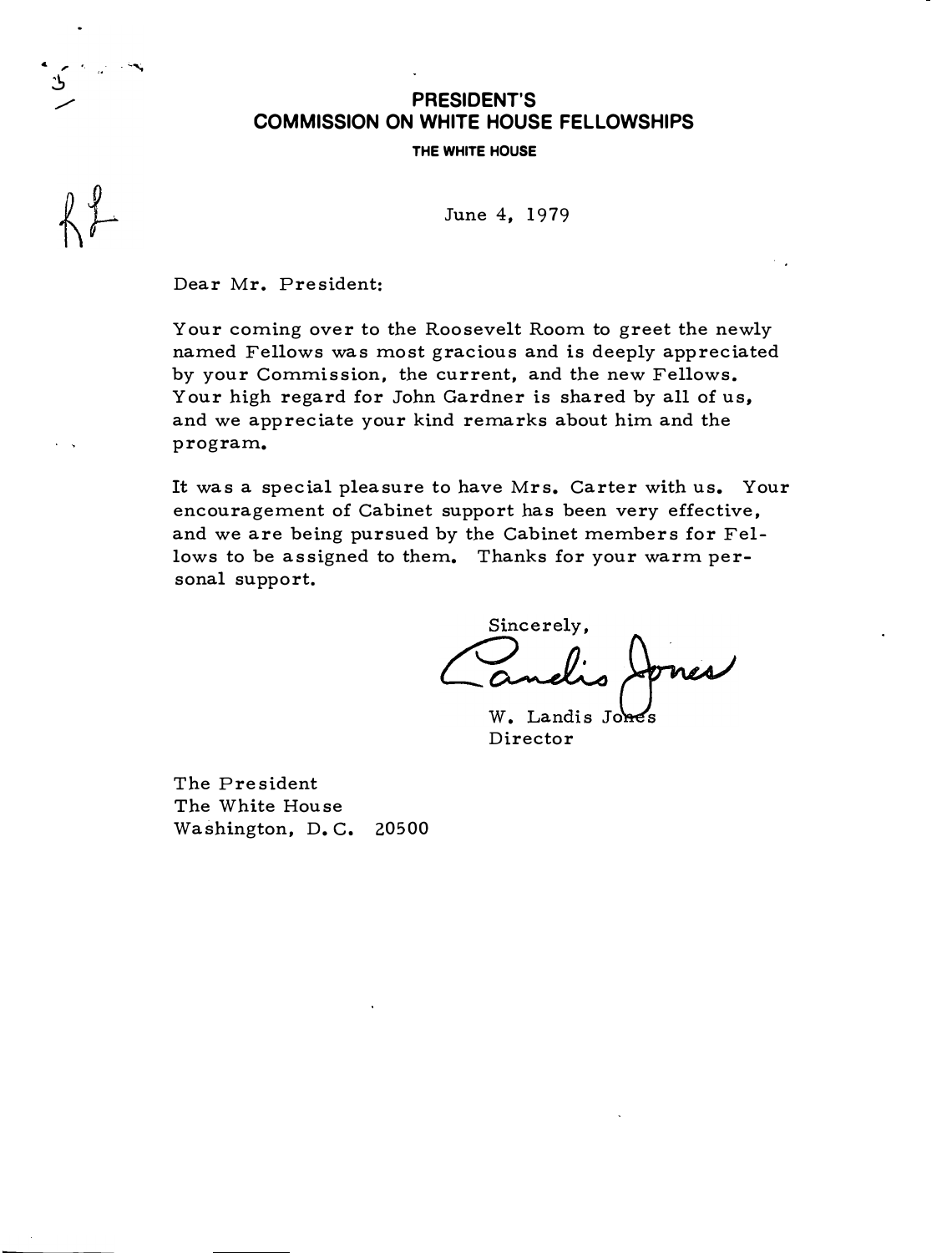## THE WHITE HOUSE

ID 792533

### WASHINGTON

DATE: 07 JUN 79 FOR ACTION: HAMILTON JORDAN  $\mathcal{P}^{1}$ TIM KRAFT PHIL WISE  $|\n\mathcal{M}|$ 

INFO CNLY:

ADMINISTRATIVELY CONFIDENTIAL HARDEN MEMO RE DNC SUBJECT:

FUNDRAISING EFFORTS

I I II I I I I I I I I I I I I I I I I ++++��+++I I I I I I I I I I I I I I Ill I I I I I I I I I I I I I I I I I

RESPONSE DUE TO BERT CARP

BY: 1200 PM FRIDAY 08 JUN 79

+1111111111111111111 1111.11111111111111111 111111111111111111111

..

ACTION REQUESTED: YOUR COMMENTS

STAFF RESPONSE: ( ) I CONCUR. ( ) NO COMMENT. ( ) HOLD.

PLEASE NOTE OTHER COMMENTS BELOW: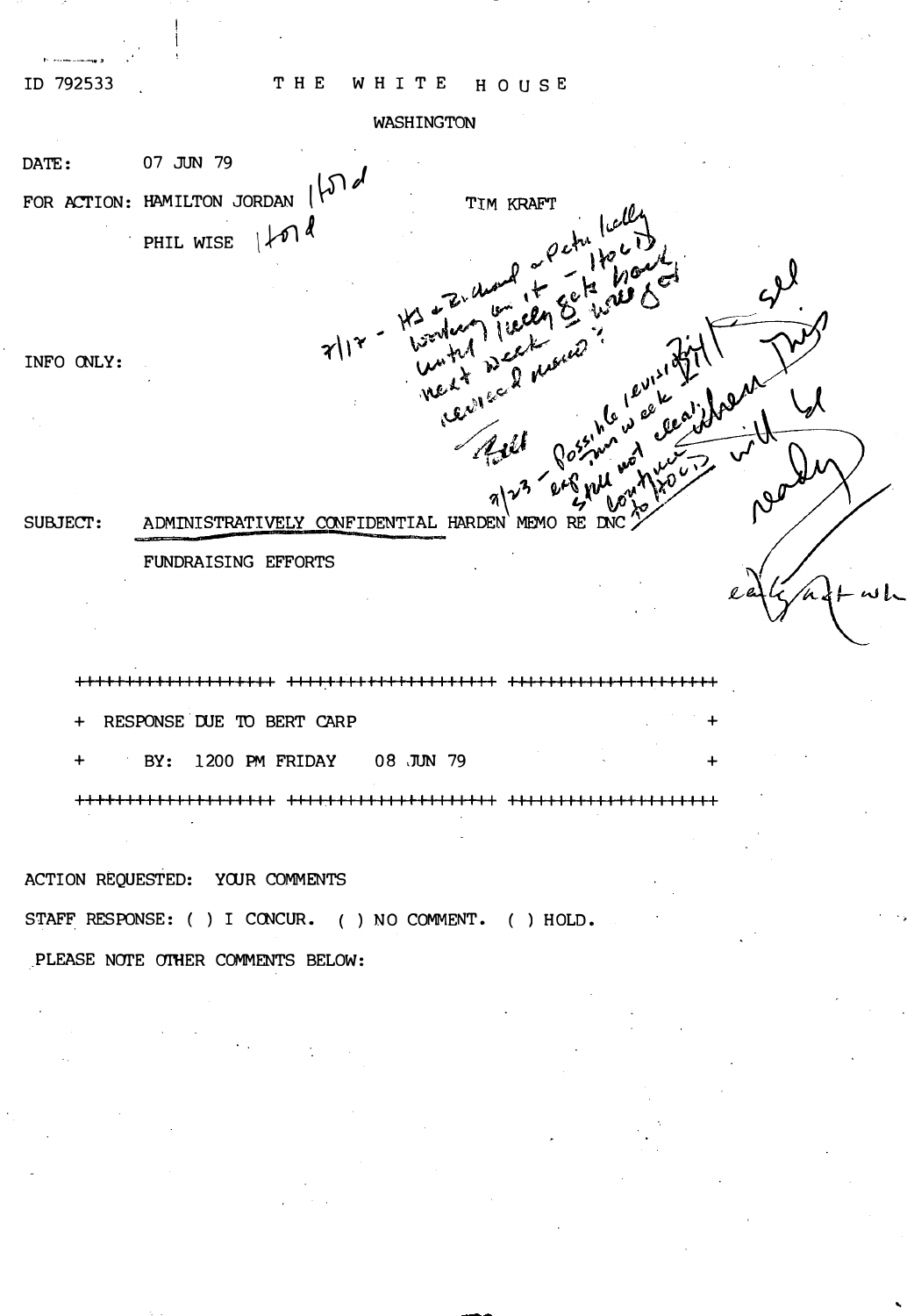#### PERSONAL AND CONFIDENTIAL

MEMORANDUM FOR: THE PRESIDENT

FROM: RICHARD HARDEN

Rubert

SUBJECT: Peter Kelly's Memo Re DNC Fundraising Efforts

Attached is a memo from Peter Kelly outlining the fundraising plans he has developed as Treasurer of the DNC. As Peter notes, the DNC needs to raise approximately \$5 million this year and \$10 million next year. The campaign needs \$13 million. Thus far, the DNC has raised \$1.7 million and the campaign approximately \$1 million, meaning that we need to raise \$25 + million between now and November of 1980.

In order to ensure the funds are raised on a timely basis, there are three problems that you need to address at this time:

#### Lack of Planning and Organization

I have been working with the DNC since the summer of 1976 in trying to get them to develop a fundraising plan and a staff that is capable of carrying it out. Peter Kelly is the first person to have responded. I think Evan Dobelle is developing a detailed plan for the campaign, but I have not seen it.

#### Lack of Involvement of Administration Officials

While we don't want to create a press problem, I see nothing wrong with Cabinet Secretaries and other appointed officials assisting the DNC and the campaign in their fundraising efforts. The lack of planning and organization is part of the problem, but most officials have not been overly receptive when asked to assist.

### Definition of Your Involvement in Fundraising Activities

There seems to be a good bit of confusion – particularly at the DNC – about the amount of time you are willing to devote to fundraising activities. They complain that they can't get commitments and when they do, they don't have adequate lead time. I explain to them that you and your staff would be more responsive if they provided you with a coherent plan.

I suggest you take the following actions in regard to these problems:

1. First, commend Peter Kelly for the work he has done in developing the DNC plan, suggest that he sit dawn with Phil Wise on any scheduling problems, and ask that he provide you with a brief monthly status report.

i populatived to paan administrative **MARING BY\_\_** DATE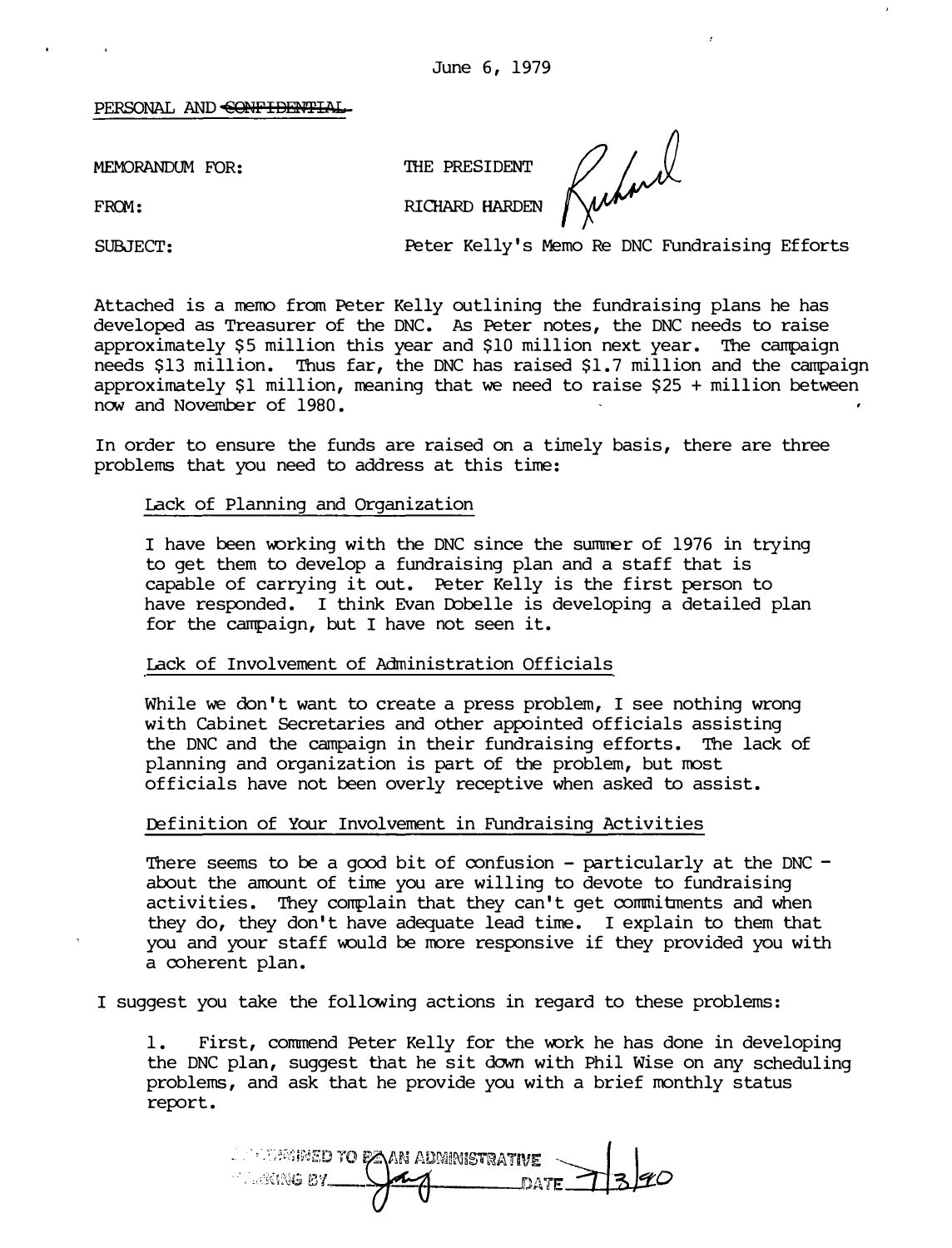2. Ask Peter to prepare a memo outlining what each Cabinet Secretary and other senior official (approximately 40) has done and plans to do in support of the DNC's fundraising efforts. I think it would be good for Peter to meet with each of them individually.

3. Ask Peter and Evan both to provide you a summary showing projected contributions by month between now and the election and a one-page summary outlining how they intend to meet their projections.

4. In meetings with various officials over the next few months, point out that you feel it is important that they support the DNC and the campaign in their fundraising efforts.

5. OUtline in general terms what you feel your involvement should be in fundraising activities between now and the election. In general, I suggest you consider the following. Between now and October focus your personal efforts on the DNC. Assuming that the SALT issue is settled, plan to spend time between October and December raising money for the campaign. Direct that other people be used for fundraisers during the time of the primaries. Participate in several fundraisers during the summer of 1980 to raise money for the DNC and Congressional candidates.

Finally, because the weekend event (discussed in Peter's memo) to retire the old debt is somewhat unusual, I thought I might give you a little background. In some early meetings with Peter, I commented that the DNC should make better use of Ken CUnningham and Peter suggested putting him in charge of retiring the old debt. After a couple of meetings, we decided it would be better to get \$10,000 from a hundred plus people than it would be to get  $$100,000$  from ten people. A weekend at a resort with you there part of the time and selected senior officials the whole weekend seemed to be a proper enticement. Because of the need to have the resort we select cancel existing reservations, we need as much lead time as possible. Basically, we need to have your ideas on two questions. Would you be willing to travel to Georgia or the Midwest for the event, or would you prefer to have it within a helicopter ride of Washington? Secondly, do you prefer late August or the middle of September? The middle of September would be better in the sense that we would not upset as many existing vacation plans  $-$ including your own.

In conclusion, I will continue to work with Peter and Evan, but I think a little strong direction from you at this point in time would get our fundraising efforts on track. Let me know if you have any questions or would like for me to take any follow-up action.

Attachment

 $-2 -$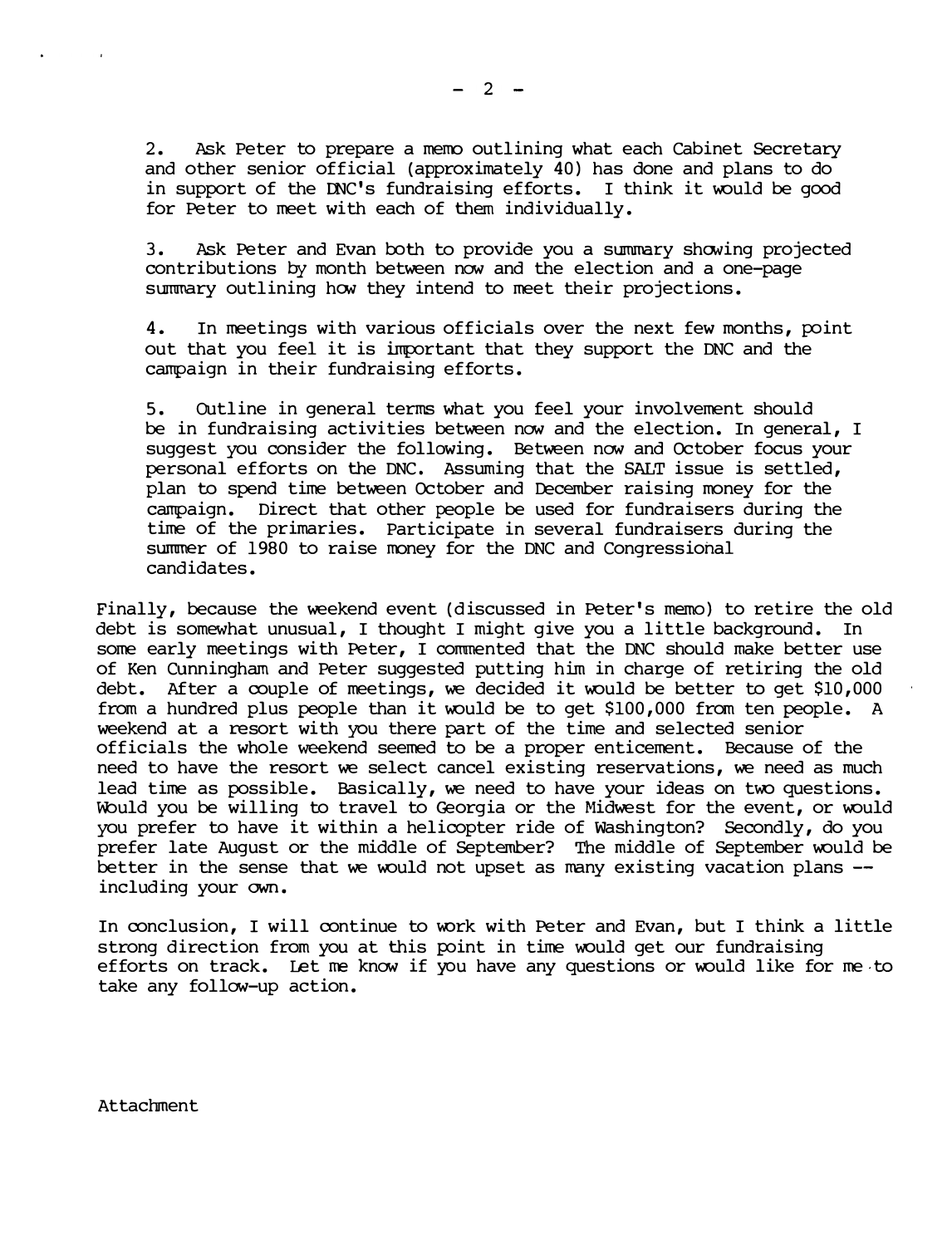NATIONAL COMMITTEE 1625 Massachusetts Ave., N.W. Washington, D.C. 20036 (202) 797-5900

June 5, 1979

| $\sim$<br>MEMORANDUM FOR: | THE PRESIDENT  |
|---------------------------|----------------|
| FROM:                     | PETER G. KELLY |
| SUBJECT:                  | DNC FINANCES   |
|                           |                |

DEMOCRATIC

Upon my formal election as DNC Treasurer on May 25, 1979, I wish to review with you (1) the current financial position of the DNC, (2) its projected needs for the next  $18$  months,  $(3)$  the activities we have undertaken and plan to initiate in order to neet those needs, and (4) your proposed involvement in these activities. We have worked closely with Tim Kraft and Richard Harden in developing these plans.

As of April 30, 1979, the DNC has raised  $$1, 716, 450.00$ , and spent \$1,343,158.00 . We have outstanding aebts of \$2,137,946.00, \$1,287,552.00 of which relates to the "Humphrey-Kennedy" debt. Excluding Federal Convention reimbursements, our projected needs for donations for 1979 are \$5.2 million and, if we are to provide the maximum General Election support for the 1980 campaign, \$10.4 million. The details of how the money will be raised and expended are summarized in the charts included as Attachment I.

As the charts indicate, our fundraising efforts have been divided into three major categories: Direct Mail, Old Debt, and Major Donors.

We are oonfident about our direct mail program. We have raised \$750, 351.00 this year, most of which was based on your letter. We are planning to commence a new direct mail solicitation which will involve four million pieces and will lay the foundation for a maximum direct mail effort in 1980.

As you know, the "Humphrey-Kennedy" debt has been a nagging problem for many years. It has been reduced from 3.9 million to just under 1.3 million during your Administration. We believe it is a priority to eliminate this debt before the 1980 Convention. Only in this way will the DNC be in a position to establish credit in 1980, thereby enabling it to borrow funds for the 1980 general election effort. Therefore, we propose that we arrange a function for approximately 100 couples at \$10,000 a oouple at a resort convenient to you in late August or early September, 1979. The participants would arrive Friday evening, play tennis or golf Saturday during the day and join with you late in the afternoon for a reception and infonnal dinner. (If you would like, we would be privileged to arrange an appropriately athletic tennis match for you on Saturday afternoon). Ken Cunningham, a National Finance Council member from Texas who has worked closely with Richard and your mother over the past several years, has agreed to head up the event .

L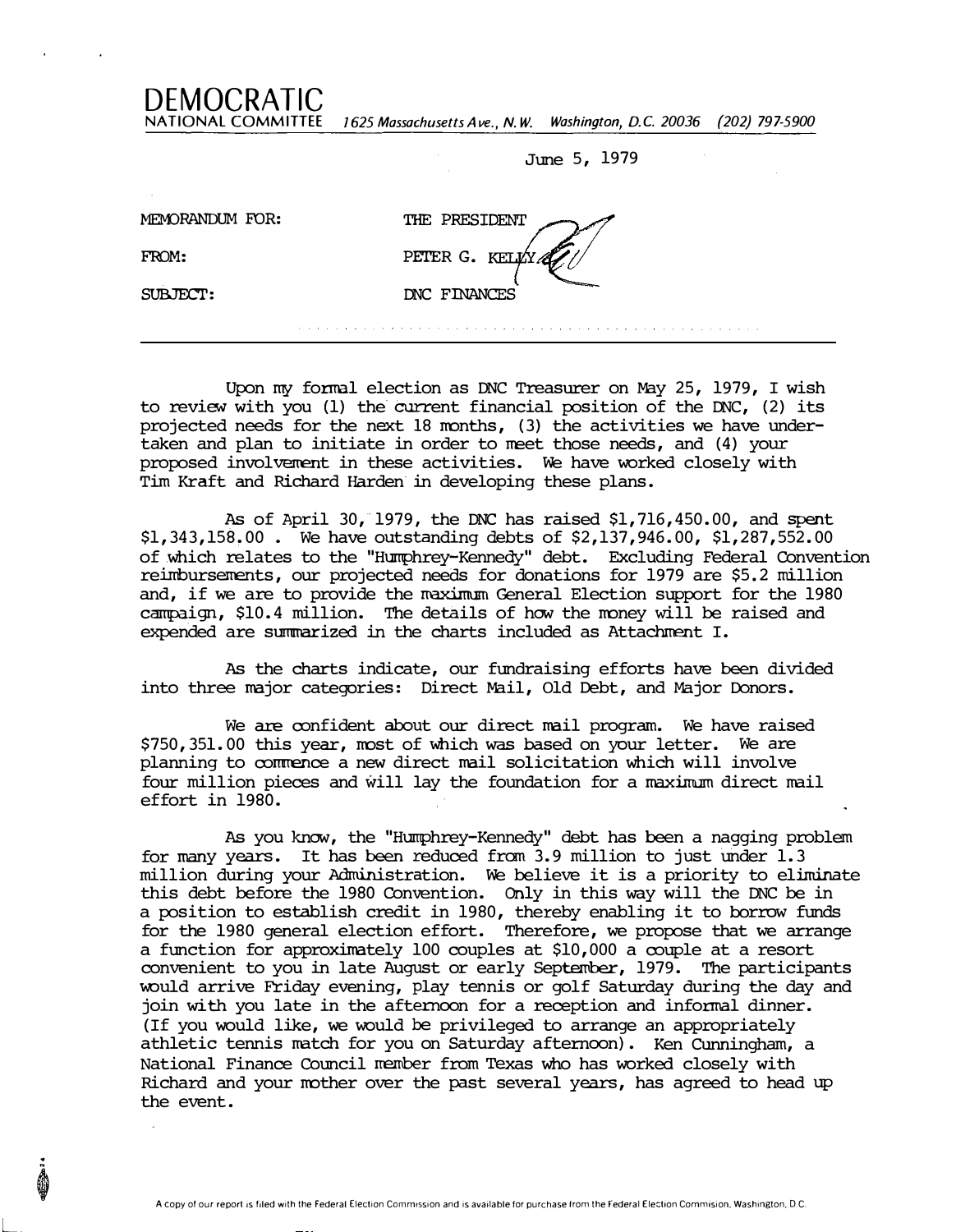For the major donors, we are continuing to host small dinners and receptions, as well as developing new programs such as ethnic  $m$ eetings, coordination with the Senate and House Campaign Committees, and chosen follow-up with our Executive Conmittee members. The specifics may be summarized as follows:

1. Dinners Involving the President

The major dinner continues to be the principal way to raise money from our major contributors. Our projected plan includes the following dinners:

| Date                                                    | Place                       | Amount     |
|---------------------------------------------------------|-----------------------------|------------|
| September 26, 1979                                      | Washington, D.C. \$750,000+ |            |
| October 17, 1979<br>(Alternate, October 15 or 16, 1979) | New York, N.Y.              | \$600,000+ |

#### 2. Receptions

We would like to plan periodic receptions in Washington where you would drop by for  $30 - 45$  minutes. These receptions would be used in a variety of ways, but mostly in connection with ethnic groups. Our current plans include:

Date Group

August 1, 1979 Asian Americans

3. Coordination with Senate and House Campaign Committees

We propose to set up an informal committee to coordinate conmittees. We are currently working on the sale of a activities between the INC and Congressional carrpaign leRoy Neiman art print to be handled jointly by the DNC and the Senate Conmittee.

In general, we would appreciate your continuing encouragement to members of your staff and the cabinet to work closely with us, particularly in implementing the Plan I have outlined.

In specifics, for 1979, we would like a commitment of your time as follows:

1. Old Debt Function

The late afternoon and early evening of Saturday, August 25, 1979 or Saturday, September 15, 1979 at a resort agreeable to you. (Requested) ·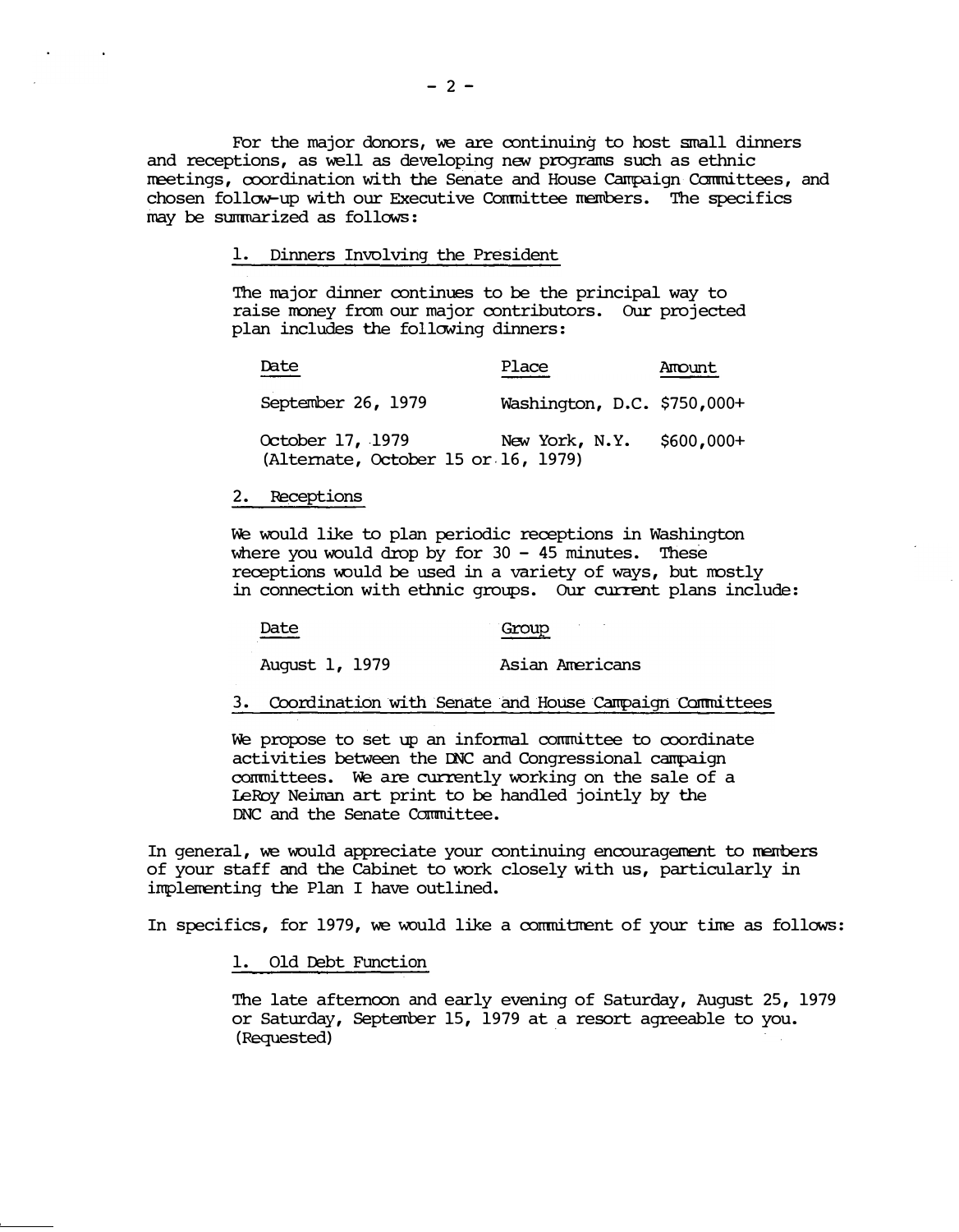## 2. Major Dinners

a. Washington, D.C., September 26, 1979 (Confinned)

b. New York City, October 17, 1979 (Iequested)

## 3. Receptions

Approximately 30 - 45 minutes per periodic event.

We will work with Phil Wise on the details for these events.

It is our intention to provide you with a concise monthly status report outlining status, accomplishments, problems and requests for assistance as appropriate.

During the course of the last two months, I have been pleased to observe the fruits of the good work of Chainnan White, Chuck Manatt, and my predecessor, Evan Dobelle. They have successfully brought costs under control and substantially reduced the Humphrey-Kennedy debt. As we progress through the work of the months ahead, we will continue to coordinate our efforts with Evan so as to assure that our efforts are mutually supportive and complementary.

**Attachment**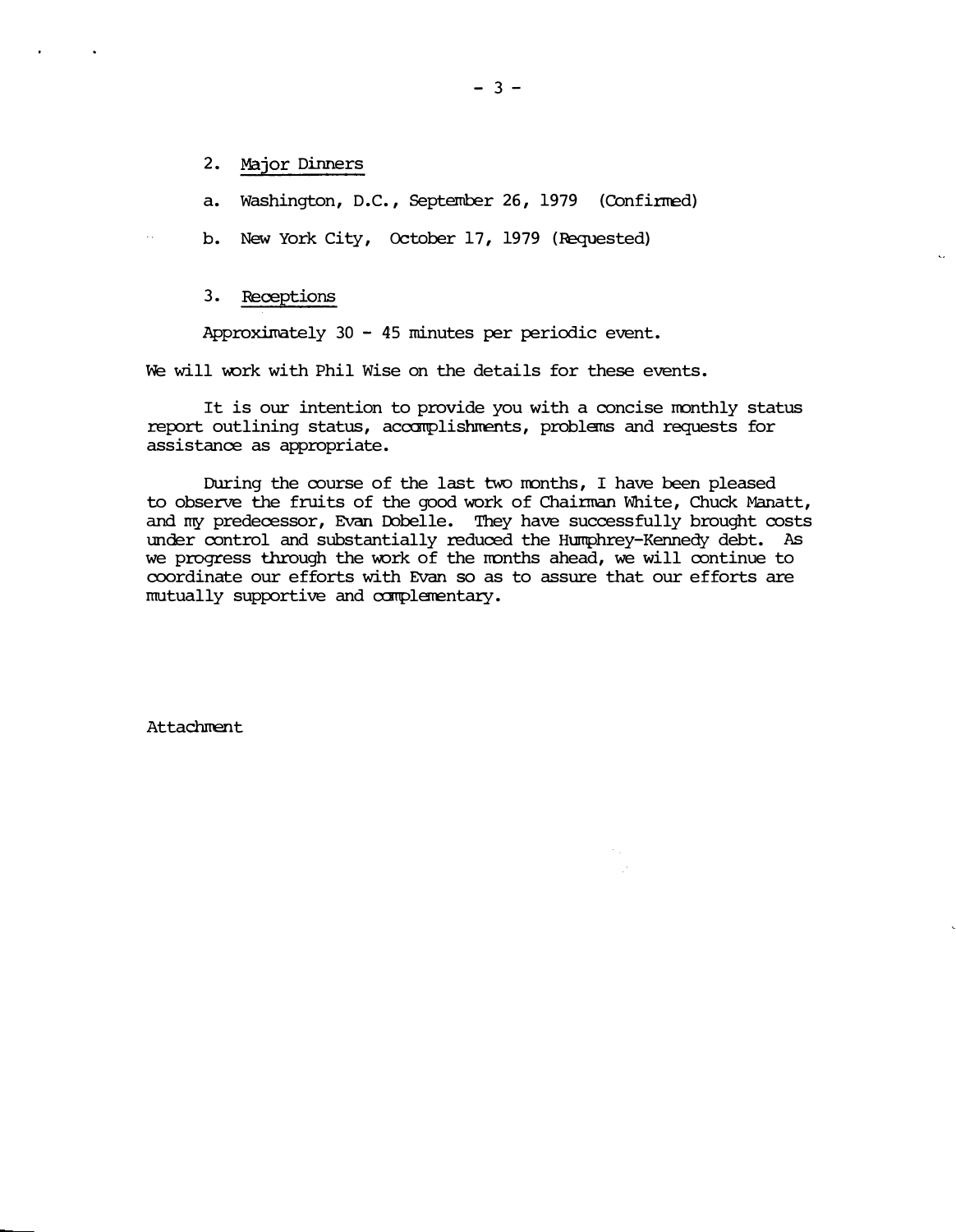## Democratic National Committee Projected Income and Expense 1979



In Millions of Dollars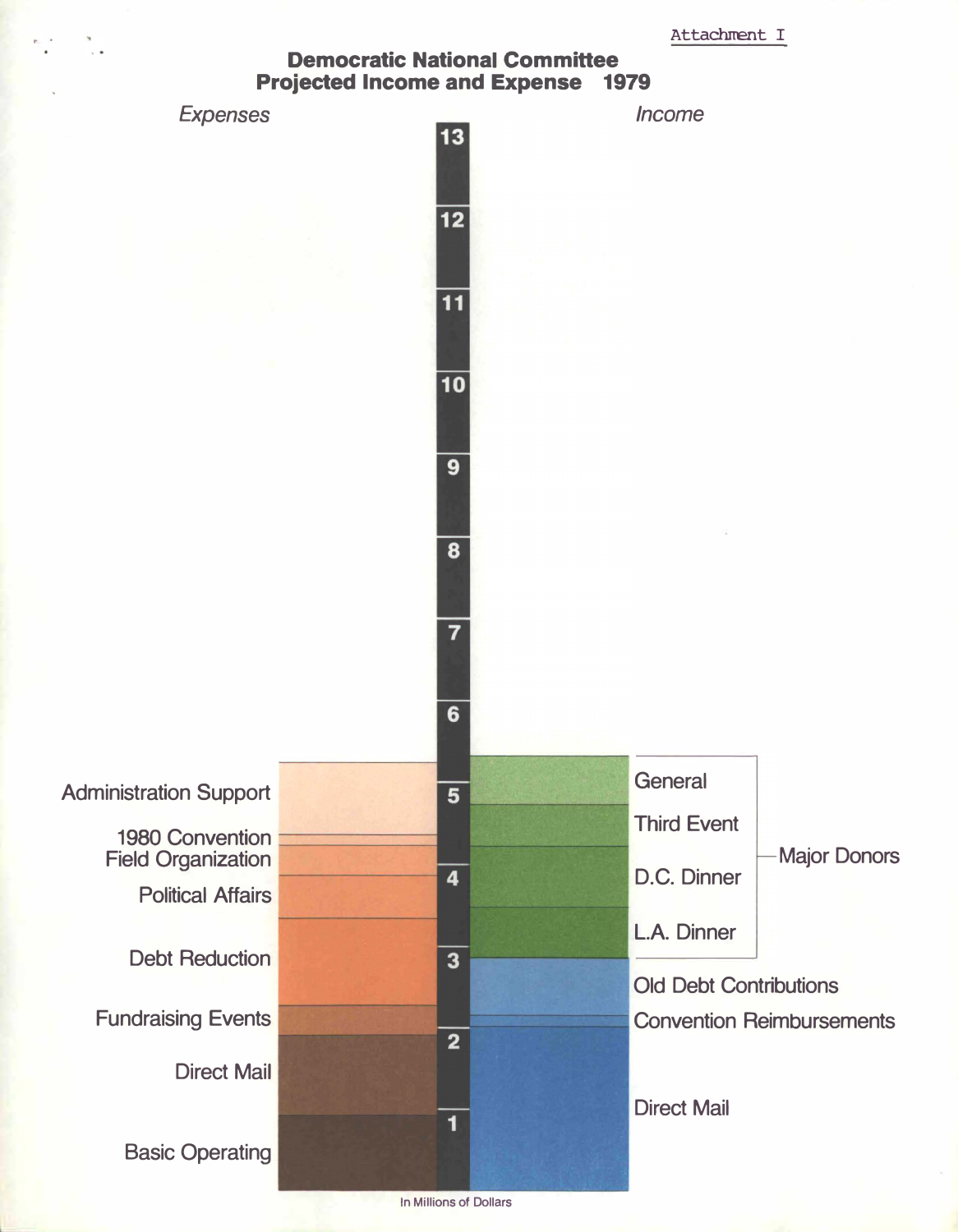Democratic National Committee Projected Cash Row 1979

·,

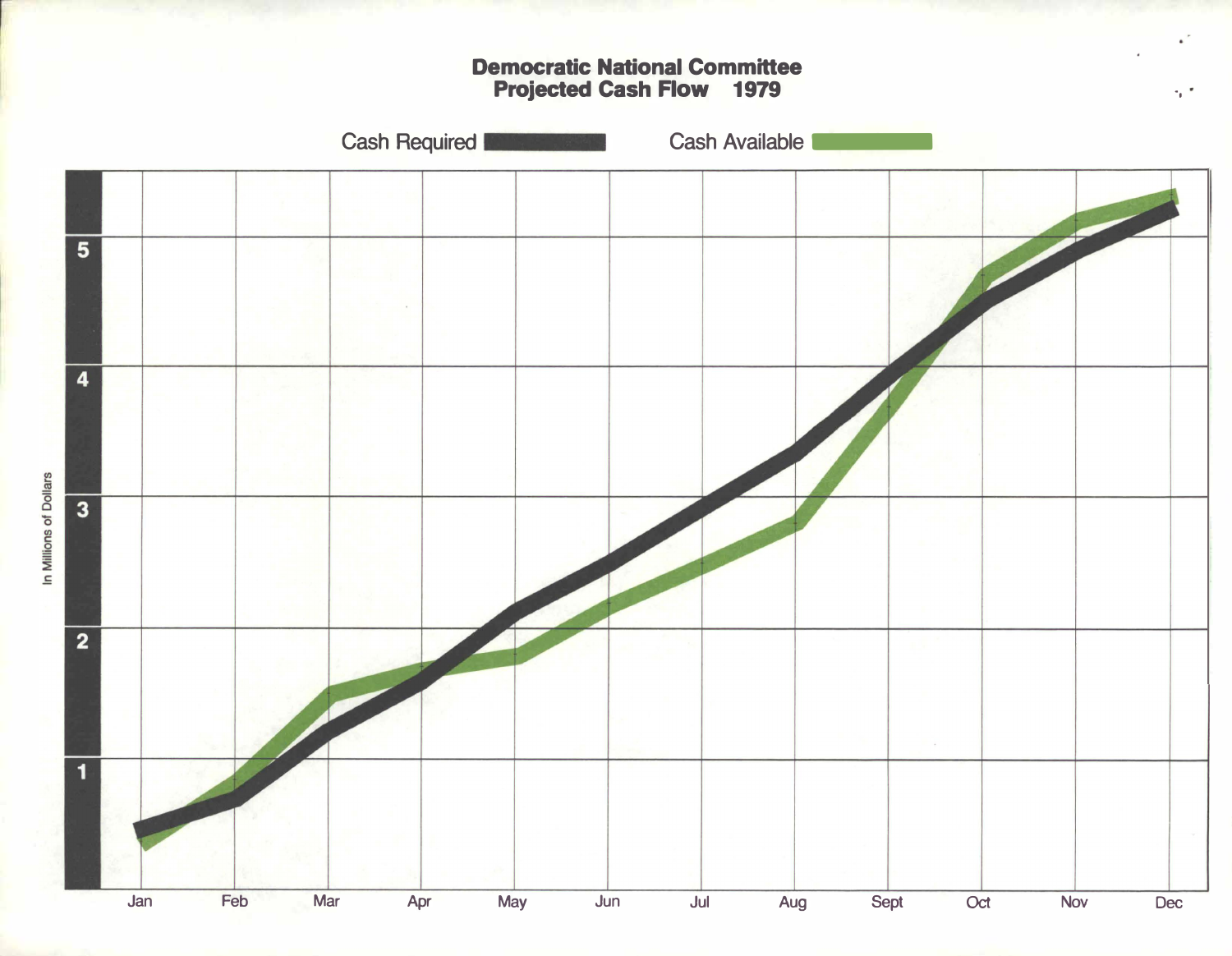# Democratic National Committee 1980

' .

...



In Millions of Dollars